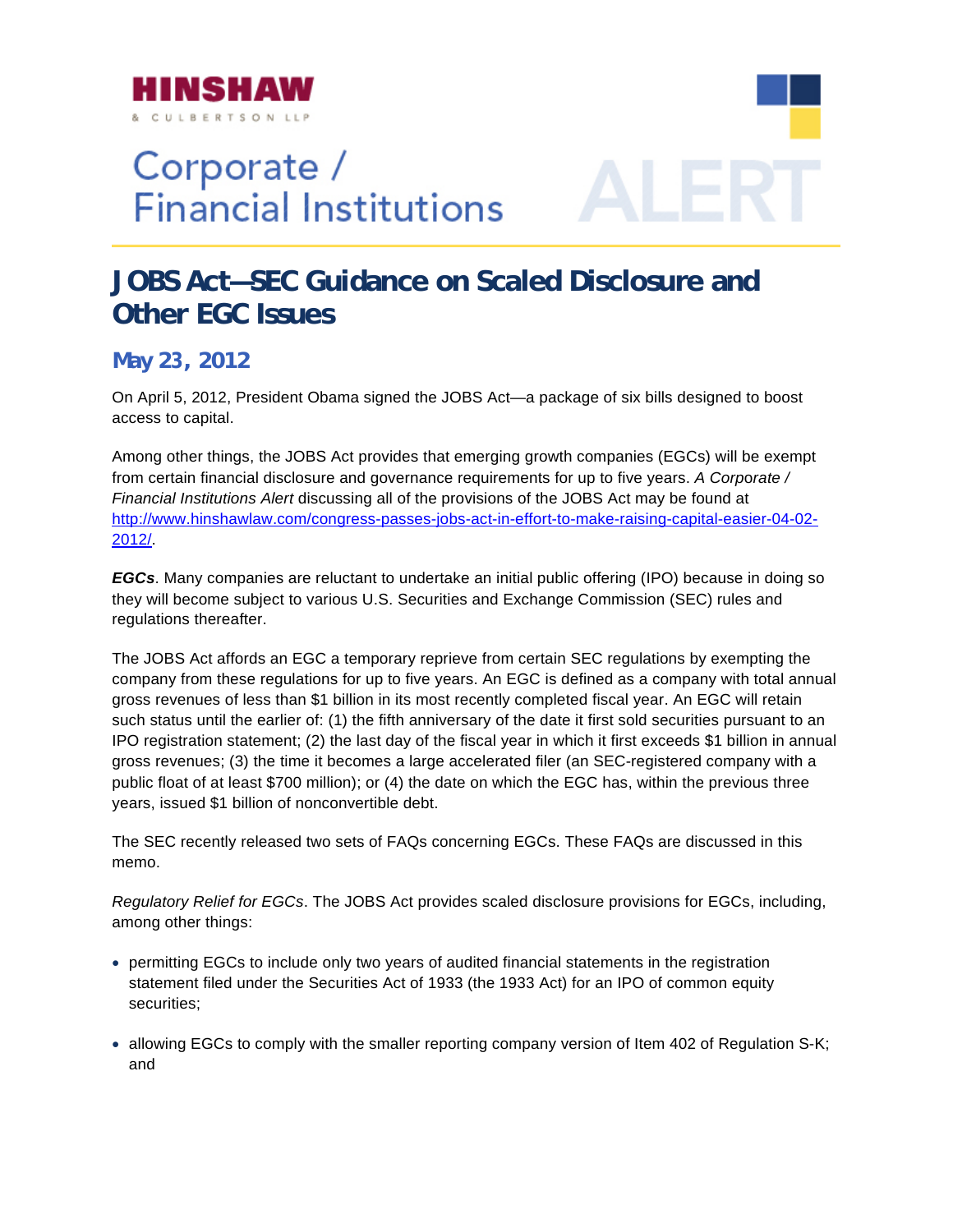

• removing the requirement that EGCs comply with Sarbanes-Oxley Act Section 404(b) auditor attestation of internal control over financial reporting.

*Emerging Growth Company Revenue Test*. An EGC is defined as a company with total annual gross revenues of less than \$1 billion in its most recently completed fiscal year. The phrase "total annual gross revenues" means total revenues as presented on the income statement presentation under U.S . Generally Accepted Accounting Principles (GAAP). If the financial statements for the most recent yea r included in the company's registration statement are those of its predecessor, the predecessor's revenues would be used when determin ing if the company meets the EGC definition.

Calculating Total Annual Gross Revenues for Financial Institutions. When determining its "total annual gross revenues" for purposes of determining EGC status, a financial institution should use the same standard used to calculate smaller reporting company status. A financial institution would utilize the method approved for financial institutions found in Section 5110.2(c) of the Division of Corporation Finance's Financial Reporting Manual.

include gains on trading account activity if that is a regular part of the institution's activities). A financial institution must include all gross revenues from traditional banking activities. These revenues would include interest on loans and investments, dividends on investments, fees from loan origination, fees from trust and investment services, commissions, brokerage fees, mortgage servicing revenues, and any other fees or income from banking or related services. A financial institution would not have to include gains and losses on dispositions of investment portfolio securities (although it may

total annual gross revenues of less than \$1 billion in its most recently completed fiscal year. A company that had more than \$1 billion in total annual gross revenues two years ago would be deemed an EGC if \$1 billion. The total annual gross revenues test focuses on the total annual gross revenues for the most *When Are Total Annual Gross Revenues Calculated*. A company may not qualify as an EGC if it has for its most recently completed fiscal year, the company's total annual gross revenues were less than recently completed fiscal year.

[EGC] following the fifth anniversary of the date of the first sale of common equity securities pursuant to *Termination of EGC Status*. An EGC will lose its EGC status on the "last day of the fiscal year of the an effective registration statement," provided that none of the three other disqualifying conditions (discussed above at *EGCs*) have previously been triggered.

fiscal year will be the first day that the company is a non-EGC, provided that none of the other disqualifying conditions have been triggered. For example, if an EGC with a December 31 fiscal yearend first sold common equity securities pursuant to an effective registration statement on May 2, 2012, This EGC would look to the fiscal year during which the fifth anniversary occurs. The last day of this it would cease to be an EGC no later than December 31, 2017.

provisions in the JOBS Act. The definition of EGC has no provision allowing a company to regain EGC status in this situation. *Requalifying as an EGC*. An EGC will lose this status prior to the fifth anniversary of its IPO if it satisfies any of the three disqualification provisions discussed above in *EGCs*. A company that qualified as an EGC may not regain its status as an EGC after losing that status pursuant to the disqualification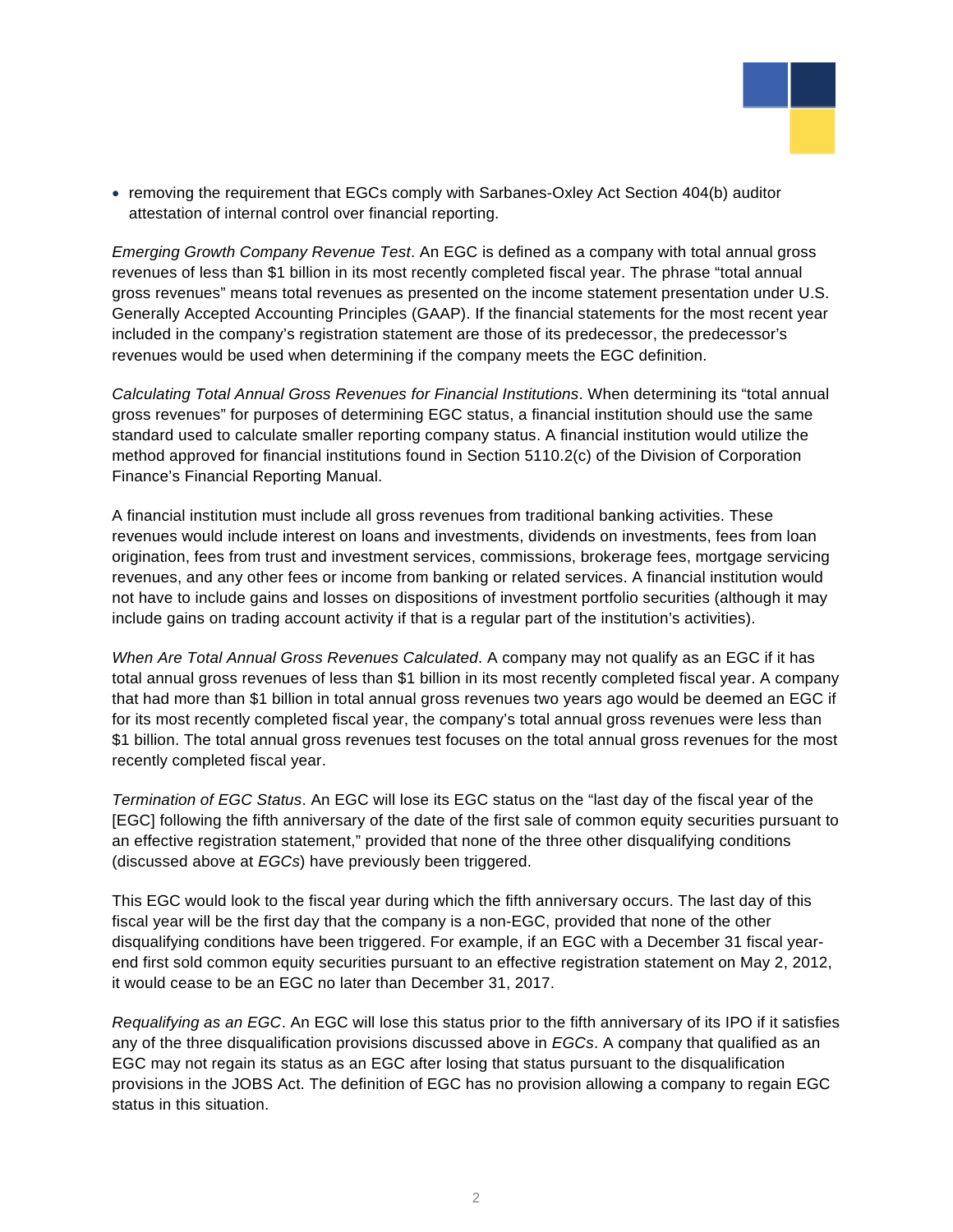

For example, a company will lose its EGC status on the last day of the fiscal year in which it has \$1 billion in annual gross revenues. A company could not regain its EGC status if in the following fisca l year it has less than \$1 billion in annual gross revenues.

*Successor Companies as EGCs*. A company that completes a transaction which results in it becoming the successor to its predecessor's SEC registration and reporting obligations cannot qualify as an EGC if its predecessor was not eligible to be an EGC because its first sale of common equity securities pursuant to an effective registration statement occurred on or before December 8, 2011.

*EGC Effective Date*. The JOBS Act provides that a company shall not qualify to be an EGC "if the first sale of common equity securities of such company pursuant to an effective registration statement" under the 1933 Act occurred on or before December 8, 2011.

The phrase "date of the first sale of common equity securities" under the JOBS Act could be:

- the date of a company's initial primary offering of common equity securities for cash;
- an offering of common equity pursuant to an employee benefit plan registered on a Form S-8; or
- a selling shareholder's secondary offering registered on a resale registration statement.

company may qualify as an EGC so long as the first sale of common equity securities occurs after December 8, 2011, assuming the company meets all of the other requirements of the EGC definition. Even if its registration statement had been declared effective on or before December 8, 2011, a

disclosure available to EGCs even though the registration statement was initially filed prior to April 5, 2012. The filing may be made in a pre-effective amendment to a pending registration statement or in a A company that qualifies as an EGC may amend its registration statement to provide the scaled post-effective amendment.

submission as well as the publicly filed registration statement. *Disclosing EGC Status*. When filing a draft registration statement, an EGC should disclose that it is an EGC on the cover page of its prospectus. This disclosure would be included in the confidential

An EGC should discuss its status in its prospectus and the risks associated with being an EGC. For example, an EGC should consider disclosing that it is exempt from the Sarbanes-Oxley auditor attestation rule and discuss the risks this may pose.

n *New Confidential Submission Procedures*. An EGC may submit a confidential draft of a registratio statement and related amendments to the SEC for non-public review. The initial submission and all previously indicated that an eligible EGC should file a confidential draft registration statement in a text amendments must be publicly filed with the SEC at least 21 days before the road show. The SEC searchable PDF file on a CD/DVD or in paper.

Effective May 14, 2012, the SEC replaced these confidential submission procedures with a secure email system.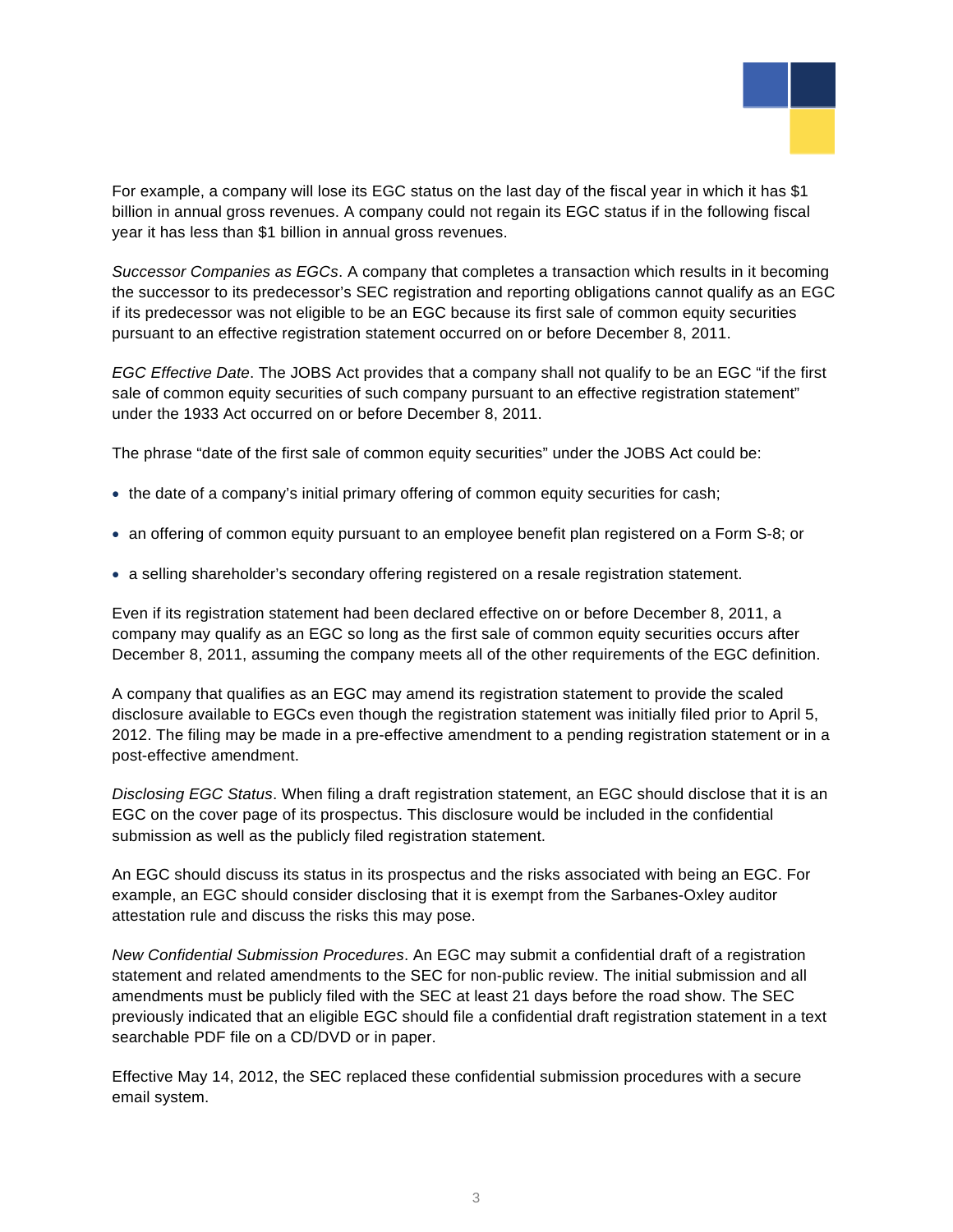

Until the SEC is able to receive confidential draft registration statements on EDGAR, an EGC tha t submits a confidential draft of the registration statement must comply with these instructions on how to use the new secure e-mail system. All draft submissions must be in text searchable PDF format and include a transmittal letter identifying the EGC and the type of submission and confirming the company's EGC status.

Scaled Disclosure—Audited Financials, Selected Financial Data, MD&A and Ratio of Earning to Fixed *Charges*. As indicated above (*Regulatory Relief for EGCs*), an EGC may use the scaled disclosure Disclosures—Election to Comply With New or Revised Accounting Standards below). provisions set forth in the JOBS Act. An EGC may elect to take advantage of some or all of these provisions and, if it chooses, to comply with the regular disclosure provisions (see, *however, Scaled* 

Under these provisions, an EGC need not present more than two years of audited financial statements in a registration statement for an IPO of its common equity securities. This section also provides that, selected financial data in accordance with section 229.301 of title 17 . . . for any period prior to the "in any other registration statement to be filed with the Commission, an [EGC] need not present earliest audited period presented in connection with its initial public offering." If an EGC presents two years of audited financial statements in its IPO registration statement, the number of years of selected financial data under Item 301 of Regulation S-K and the MD&A is limited to two years as well.

statements is limited to the registration statement for the EGC's IPO public offering registration presented in connection with its IPO of common equity securities. Technically, the JOBS Act provision permitting the filing of only two years of audited financial statement. However, the SEC has determined that an EGC does not need to present in other registration statements audited financial statements for any period prior to the earliest audited period

For certain offerings, Item 503(d) of Regulation S-K requires a company to present its ratio of earnings for which it provides selected financial data disclosures. to fixed charges for each of the last five fiscal years and the latest interim period for which financial statements are presented in the registration statement. If Item 503(d) is applicable, an EGC may present in a registration statement its ratio of earnings to fixed charges for the same number of years

*Scaled Disclosures—Election to Comply With New or Revised Accounting Standards*. An EGC may chose to take advantage of the extended transition period provided for complying with new or revised accounting standards. This provision allows EGCs to elect whether to comply with new or revised accounting standards, deferring compliance until it is no longer an EGC or until the standards are applicable to private companies.

The term "new or revised" financial accounting standard refers to any update issued by the Financial Accounting Standards Board (FASB) to its Accounting Standards Codification after April 5, 2012, the date of the enactment of the JOBS Act.

statement, periodic report, or other report with the Commission" and notify the SEC of its decision at An EGC "must make such choice at the time the company is first required to file a registration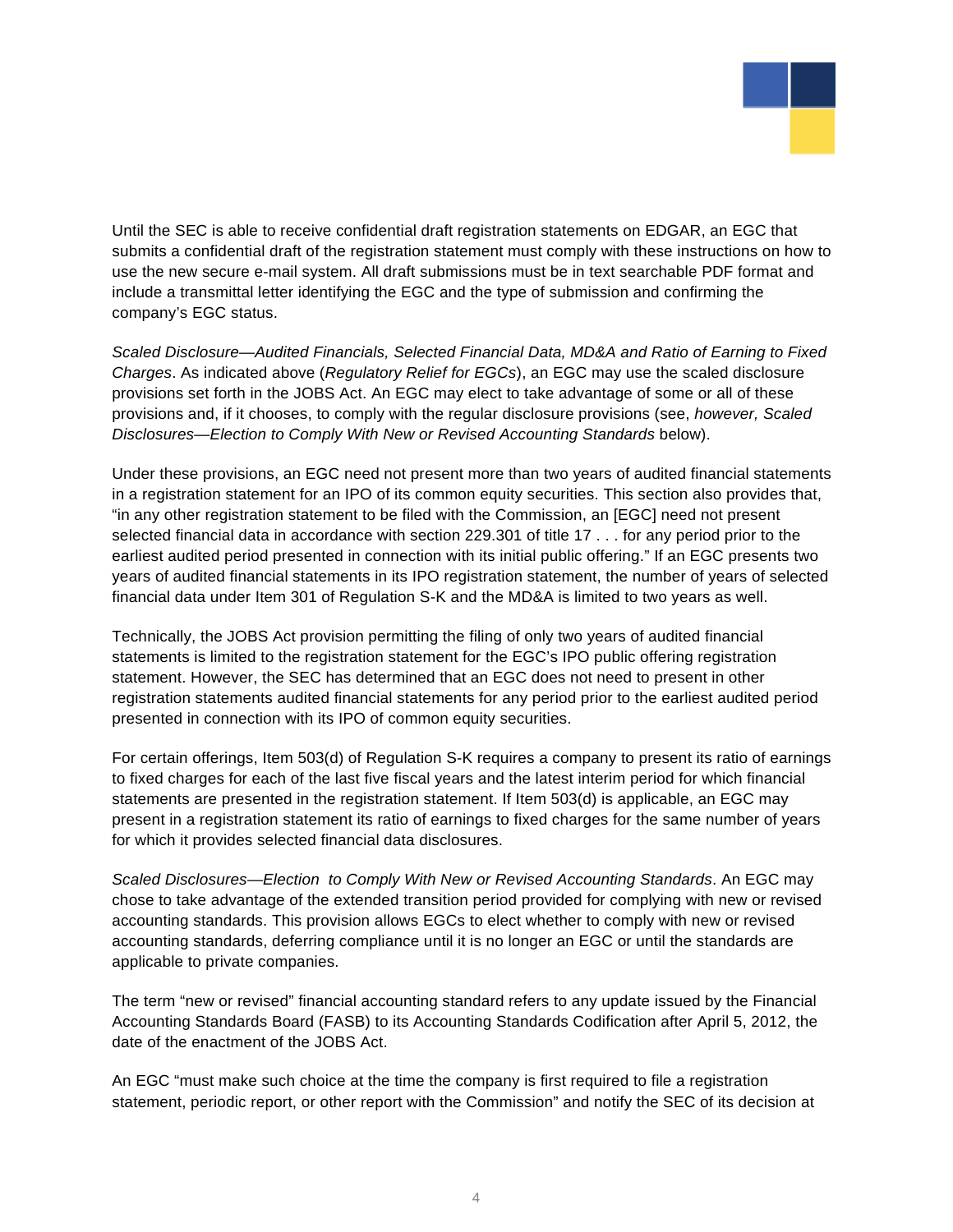

the time of such filing. EGCs that currently are in registration or are subject to Exchange Act reporting should make and disclose their choice in their next amendment to the registration statement or in their next periodic report, respectively.

The decision to opt out of the extended transition period is irrevocable.

If an EGC chooses to take advantage of the extended transition period, it can later decide to "opt in" (i.e., comply with the financial accounting standard effective dates applicable to non-EGCs). This decision should be prominently disclosed in the first periodic report or registration statement following the EGC's decision and, once made, the decision is irrevocable.

An EGC choosing to take advantage of the extended transition period for complying with new or disclosure guidance. For each recently issued accounting standard that will apply to its financial date on which adoption is required for non-EGCs and the date on which the EGC will adopt the recently revised accounting standards should look to SEC Staff Accounting Bulletin (SAB) Topic 11M for statements, an EGC that is taking advantage of the extended transition periods should disclose the issued accounting standard, assuming it remains an EGC as of such date.

If an EGC decides not to take advantage of the extended transition period, it should:

- if using the confidential submission process, notify the SEC staff of its choice in the initial confidential submission;
- if currently in registration, disclose its choice in its next amendment to the registration statement; and
- if already subject to Exchange Act reporting, disclose its choice in its next periodic report.

*Switching to Scaled Disclosure*. A company that qualifies as an EGC and that has a registration statement that was initially filed before April 5, 2012, may switch to the scaled disclosure provisions available to EGCs in a pre-effective amendment to a pending registration statement or in a posteffective amendment. However, the SEC may seek other disclosures in response to the changed disclosure and EGCs should consider adding disclosure regarding the omitted information (for example, if the third year of audited financial statements removed represents poor financial results).

may be required to present up to three years of financial statements of other entities in its registration statement, based on the significance of those entities (e.g., financial statements of acquired *Financial Statements of Other Entities*. In addition to presenting its own financial statements, an EGC businesses).

other entities, an EGC need only present two years of financial statements for these other entities in its If the significance test results in a requirement to present three years of financial statements for these registration statement.

*Material Error in Financial Statements*. If, after the confidential submission of a draft registration statement, the EGC discovers a material error in one or more of its financial statements, the EGC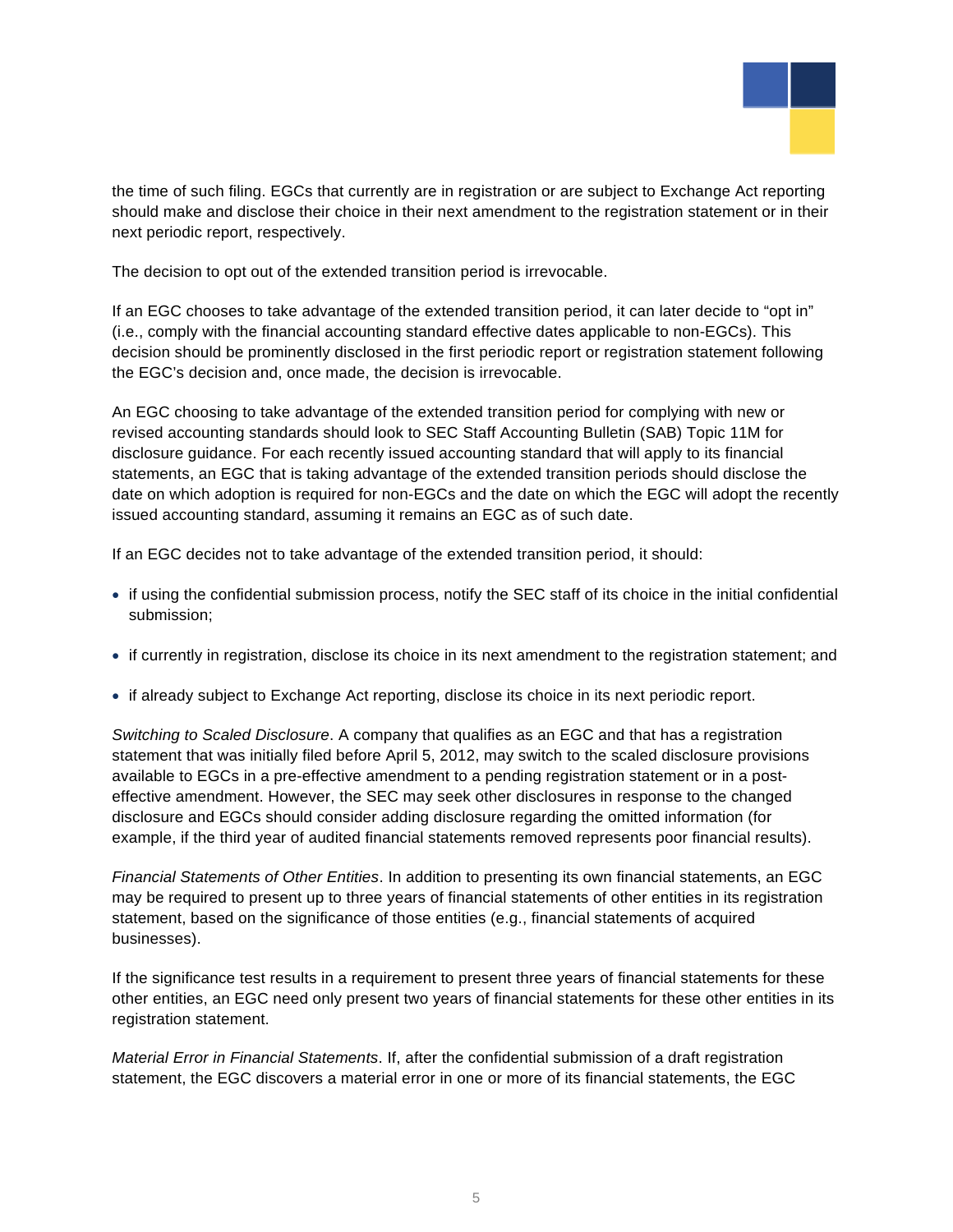

should restate and confidentially submit a draft amendment to the registration statement to correct the error and disclose the restatement.

states that "[f]inancial statements of subsequent periods shall not repeat the [restatement] disclosures." The EGC would be required to include the restatement disclosures in its financial statements until its financial statements are updated for the next annual period. ASC 250-10-50 requires that "when prior period adjustments are recorded, the resulting effects . . . on the net income of prior periods shall be disclosed in the annual report for the year in which the adjustments are made and in interim reports issued during that year subsequent to the date of recording the adjustments." ASC 250-10-50 further

*Nonconvertible Debt*. The JOBS Act provides that an ECG will lose its EGC status on the "date on which such company has during the previous three-year period, issued more than \$1,000,000,000 in non-convertible debt," provided that none of the other EGC disqualifying conditions have been triggered.

The three-year period covers any rolling three-year period. It is not limited to completed calendar or fiscal year. As of any date on which a company has issued more than \$1 billion in nonconvertible debt over the three years prior to such date, the company will lose its status as an EGC.

"Nonconvertible debt" means any nonconvertible security that constitutes indebtedness, whether issued in a registered offering or not.

Debt Securities—A/B Exchange Offer. A company may lose its EGC status if it issues, within a threeyear period, \$1 million of nonconvertible debt. An EGC may wish to issue publicly registered debt in exchange for debt acquired by investors in a private placement. The investors in the private placement receive the newly registered, freely tradeable debt securities in exchange for the debt securities they acquired in the private placement (A/B exchange offer).

In general, all nonconvertible debt securities issued over the three-year period, whether outstanding or not, are required to be counted against the \$1 billion debt limit. Because debt securities issued in an replace those issued in the nonpublic offering, the SEC views the A/B exchange offer as, in effect, the completion of the capital-raising transaction. Therefore, an EGC may exclude such the newly issued debt when determining whether it has exceeded the \$1 billion debt limit. However, the old debt A/B exchange offer are identical to (other than the fact that they are not restricted securities) and securities would be counted towards the \$1 billion limit. Furthermore, debt securities issued in connection with the refinancing of existing debt would count towards the \$1 billion debt limit.

contemplating an A/B exchange offer may use the confidential submission process to submit a draft registration statement for the offer on Form S-4. As with an IPO registration statement, an EGC must publicly file the Form S-4 for its A/B debt exchange offer at least 21 days before its anticipated date of The JOBS Act allows an EGC to submit a confidential draft of its registration statement. An EGC *effectiveness.* 

effective registration statement on or before December 8, 2011, may qualify as an EGC if its annual total gross revenues for its most recently completed fiscal year were less than \$1 billion and none of *EGCs With Publicly Issued Debt*. A company that has issued only debt securities pursuant to an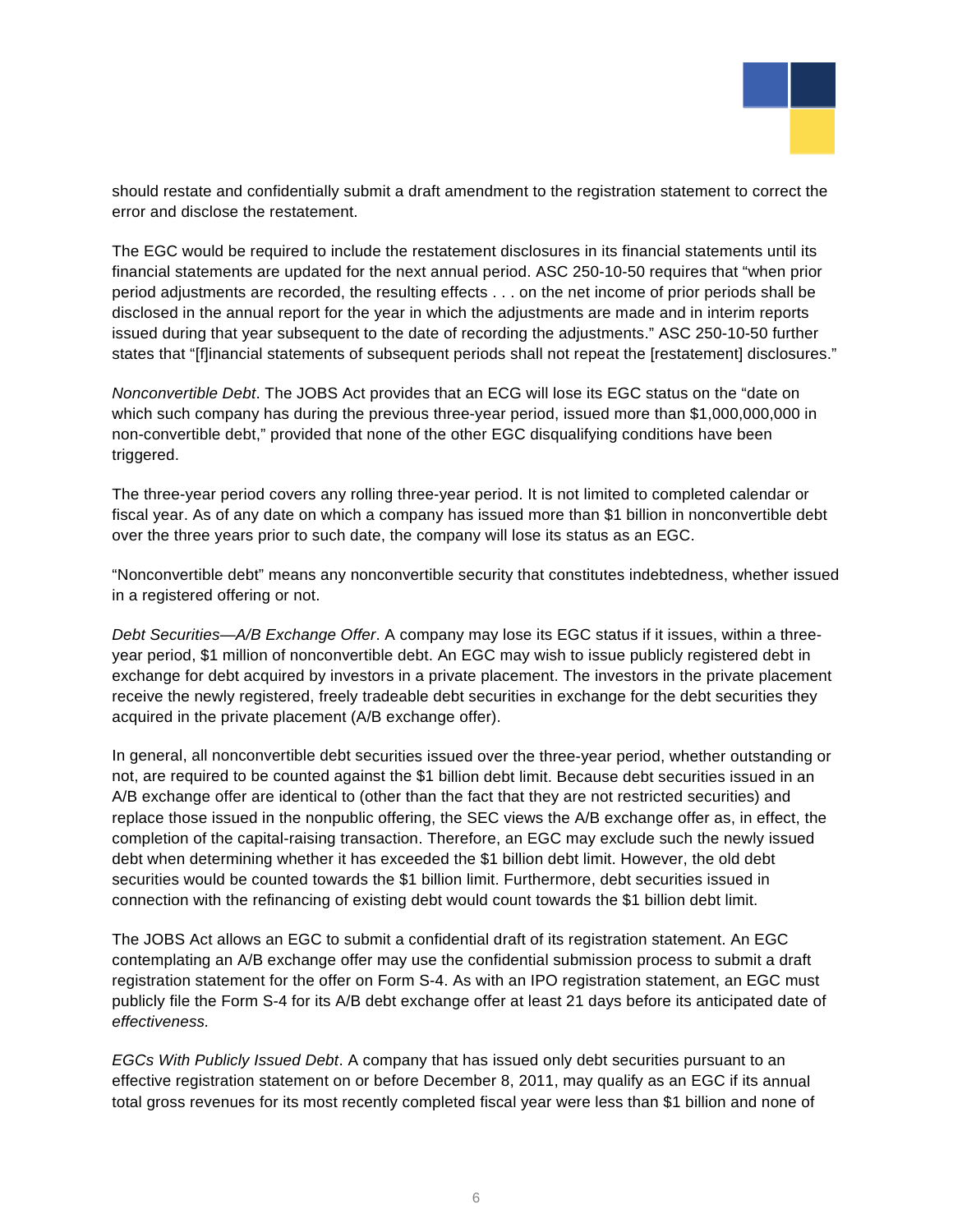

the four disqualifying conditions (discussed above at EGCs) have been triggered. The effective date for the definition o f EGC focuses only on whether the first sale of common equity securities pursuant to an effective registration statement occurred on or before December 8, 2011.

entirely separate disclosure and reporting regime under Regulation AB that is designed to address their particular structure and operations. *Asset Backed Securities (ABS) Companies*. An ABS company is a company, usually a trust, that acquires and holds a discrete pool of financial assets, such as credit card receivables, car leases or loans that by their terms liquidate over a specified time period. ABS companies are subject to an

An ABS company may not qualify as an EGC.

Registered Investment Companies. Registered investment companies are externally managed pooled investment vehicles that are subject to an entirely separate disclosure and reporting regime that is designed to address their particular structure and operations.

An investment company registered under the Investment Company Act may not qualify as an EGC.

**Business Development Companies (BDCs). BDCs, a category of closed-end investment companies** that are not required to register under the Investment Company Act but are regulated pursuant to Sections 55 through 65 of that act, may qualify as EGCs.

BDCs may register as an EGC.

*Conflicts With SEC Rules*. Certain provisions of the JOBS Act conflict with SEC form requirements, Regulation S-X and Regulation S-K.

regulations. The disclosure provisions in the JOBS Act supersede, in relevant part, existing rules and An EGC may comply with the JOBS Act disclosure provisions in its registration statements, periodic reports and proxy statements, even if doing so would be inconsistent with existing rules and regulations.

required of a smaller reporting company, even if it does not qualify as a smaller reporting company. In For example, Section 102(c) of the JOBS Act, which was not enacted as part of the Exchange Act, provides that an EGC may comply with Item 402 of Regulation S-K by providing only the information addition, Section 103 of the JOBS Act, which also was not enacted as part of the Exchange Act, provides that an EGC is not required to comply with the requirements of Sarbanes-Oxley Section 404(b).

An EGC's CEO and CFO are required to certify in their Sarbanes-Oxley Act Section 906 certifications that the company's periodic report fully complies with the requirements of Sections 13(a) or 15(d) of the Exchange Act.

*Release of Comment Letters and EGC Responses*. Under the SEC's Rule 83, a company may request that certain information be kept confidential. An EGC filing its draft confidential registration statement does not have to request that the registration statement be kept confidential. However, the draft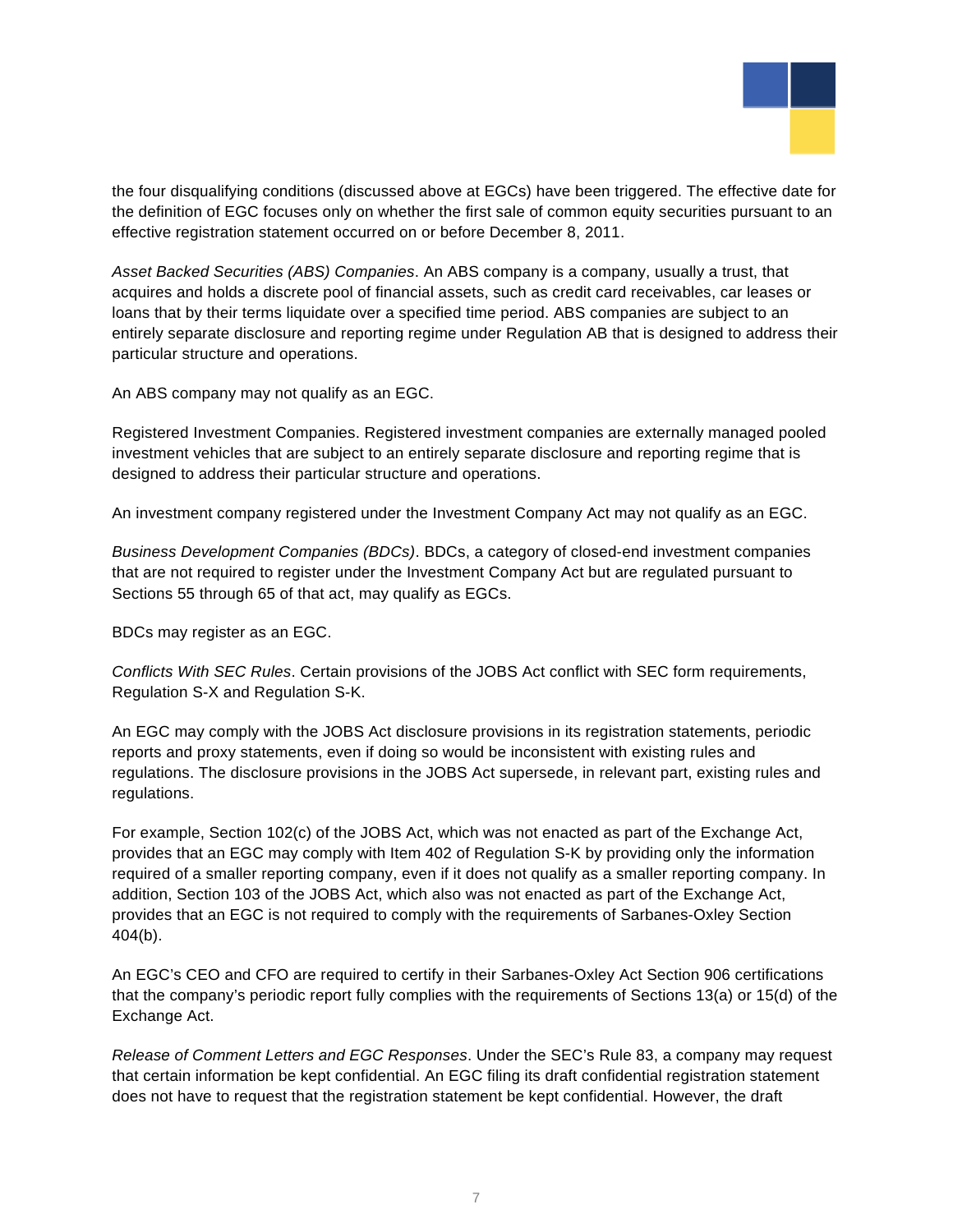

registration statement and all amendments thereto must be publicly filed if the EGC moves forward with its IPO.

The SEC will publicly release its comment letters and EGC responses to staff comment letters on EDGAR no earlier than 20 business days following the effective date of a registration statement. An EGC seeking to keep confidential treatment for certain information should make a Rule 83 request identifying information for which it intends to seek confidential treatment when it submits its responses to staff comments on confidential draft registration statements.

Business Reporting Language (XBRL) which is part of the SEC's family of interactive data reporting *Compliance with XBRL Requirements*. The SEC requires companies to comply with its eXtensible standards. EGCs must comply with XBRL requirements.

Foreign Private Issuers. An EGC is defined as an issuer with total annual gross revenues of less than statements are presented in a currency other than U.S. dollars, total annual gross revenues should be \$1 billion in its most recently completed fiscal year as reported under U.S. GAAP (or International Financial Reporting Standards (IFRS) as issued by the International Accounting Standards Board (IASB), if used as the basis of reporting by a foreign private issuer). If a foreign private issuer's financial calculated in U.S. dollars using the exchange rate as of the last day of the most recently completed fiscal year.

If a foreign private issuer comes within the definition of an EGC, it may use the confidential submission procedure to the same extent as a domestic EGC. Qualifying foreign private issuers must submit the draft registration statement in the same manner and to the same address as domestic EGCs.

If the foreign private issuer chooses to take advantage of any benefit available to EGCs, then it will be treated as an EGC and required to publicly file its confidential submissions at least 21 days before the benefits, then it may follow the SEC's Policy on Non-Public Submissions from Foreign Private Issuers. road show. If the foreign private issuer chooses not to take advantage of any emerging growth issuer

available to EGCs to the extent relevant to the form requirements for foreign private issuers. A foreign private issuer that qualifies as an EGC may comply with the scaled disclosure provisions

A foreign private issuer that qualifies as an EGC that reconciles its home country GAAP financial statements to U.S. GAAP may take advantage of the extended transition period for complying with new or revised financial accounting standards in its U.S. GAAP reconciliation until they are applicable to private issuers. If a foreign private issuer elects not to take advantage of this provision, it may not revoke this election.

Some non-U.S. jurisdictions have a separate set of financial accounting standards for nonpublic entities. If a foreign private issuer qualifies as an EGC and has chosen to take advantage of the extended transition period for complying with new or revised financial accounting standards in its U.S. GAAP reconciliation, the foreign private issuer may not apply the set of standards for nonpublic entities.

*Foreign Private Issuers—Canadian Companies*. A Canadian company filing under the Multi-Jurisdictional Disclosure System (MJDS) may qualify as an EGC.